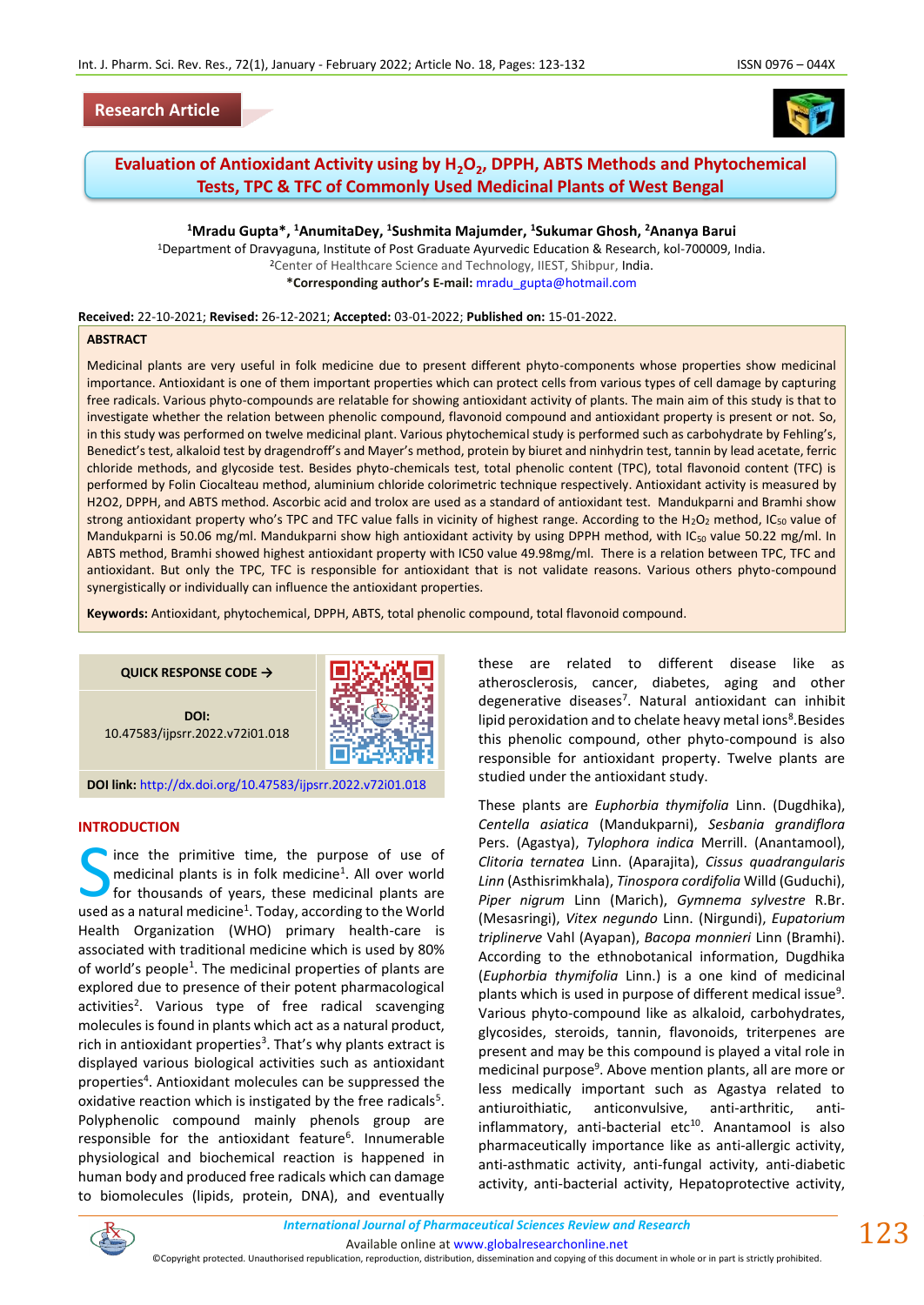Diuretic activity, anti-Tumour Activity<sup>11</sup>. Prevention of neurodegenerative disease and diabetes mellitus, Aparajita is one of the recommended option among the medicinal plants<sup>12</sup>. Asthisrinkhala is one of the most important medicinal plants which is known as a "Hadjod", basically it is important in promotion of fracture healing and also has analgesic, ant osteoporotic activity, gastro protective activity etc<sup>13</sup>. Guduchi (*Tinospora cordifolia*  Willd) is medically important due to have anti-cancer, antitumour, anti-toxin, anti-diabetic, anti-oxidant,  $immunomodulatory$  activity<sup>14</sup>. Another medically important plant is Marich (*Piper nigrum* Linn) and show the cardio protective effect, antiulcer activity, antidiarrheal activity, analgesic activity, aphrodisiac property, immunomodulatory activity, antidyslipidemic activity, neuroprotective effect, anti-inflammatory activity, gastro protective activity, antioxidant activity, radio protective and cytoprotective activity, ameliorative effect $^{15}$ .

| <b>SI</b><br><b>No</b> | <b>Name</b>       | <b>Scientific Name&amp;</b><br>Family                 | Part<br>use                        | <b>Ayurvedic indication</b>                                                                            | <b>Chemical</b><br>compound                                                       | <b>Pharmacological action</b>                                           |
|------------------------|-------------------|-------------------------------------------------------|------------------------------------|--------------------------------------------------------------------------------------------------------|-----------------------------------------------------------------------------------|-------------------------------------------------------------------------|
| $\mathbf{1}$           | Dugdhika          | Euphorbia thymifolia<br>Linn. & Euphorbiaceae         | Leaf,<br>Whole<br>plant            | Used in kasa, swas,<br>hridyarogas etc.                                                                | Alkaloid,<br>carbohydrate,<br>steroid etc.                                        | Antibacterial, anti-<br>inflammatory,<br>antioxidant.                   |
| $\overline{2}$         | Mandukparni       | Centella asiatica &<br>Umbelliferae                   | Leaf&<br>whole<br>plant            | Used in unmad, stress<br>Shotha, Pandu, Jvara, and<br>Chardirogas.                                     | Alkaloid,<br>glycosidic,<br>flavonoid etc.                                        | Effect on nerves and<br>brain cells.                                    |
| 3                      | Agastya           | Sesbania grandiflora<br>Pers & Leguminosae            | Leaf&<br>seeds &<br><b>Flowers</b> | Kasa, Jvara, respiratory &<br>skin diseases,                                                           | Alkaloid,<br>tannin,<br>saponin,<br>flavonoid etc.                                | Hepatoprotective,<br>antioxidant, anxiolytic.                           |
| 4                      | Anantamool        | Tylophora indica<br><b>Merrill</b><br>&Asclepiadaceae | Leaf&<br>Roots                     | Swas, Kasa,<br>pratishyay&krimirogas.                                                                  | Alkaloid,<br>Flavonoid,<br>carbohydrate,<br>tannin etc.                           | Effect on asthma,<br>bronchitis, rheumatism.                            |
| 5                      | Aparajita         | Clitoria ternatea Linn<br>&Leguminosae                | Leaf,<br>Seeds &<br><b>Flowers</b> | Jwar, Kustha, udarsula,<br>Varna, Sotharogas.                                                          | Alkaloid,<br>tannin,<br>glycoside etc.                                            | Antioxidant, analgesic,<br>antipyretic.                                 |
| 6                      | Ashathisrankshala | Cissus quadrangularis<br>Linn & Vitaceae              | Leaf&<br><b>Stem</b>               | General weakness,<br>diseases of bones, bone<br>fracture & Netraroga.                                  | Potassium,<br>Calcium, Zinc<br>etc.                                               | Repair bone fracture<br>healing, antioxidant,<br>antihemorrhoidal.      |
| 7                      | Guduchi           | Tinospora<br>cordifoliaWilld<br>&Menispermaceae       | Leaf,<br>Stem                      | Used in kasa, swas, skin<br>and liver diseases,<br>Prameha, Joints pain<br>rogas.                      | Alkaloid,<br>lactone, lignin,<br>aliphatic<br>compound etc.                       | Jaundice, rheumatism,<br>urinary disorder, skin<br>diseases.            |
| 8                      | Marich            | Piper nigrumLinn<br>&Piperaceae                       | Leaf &<br>Fruits,<br>roots         | Indigestion, loss of<br>appetite, krimi, skin&<br>respiratory diseases.                                | Alkaloid,<br>Pentose,<br>hexose sugar<br>etc.                                     | antihypertensive,<br>antiplatelet,<br>antioxidant, anti-<br>asthmatics. |
| 9                      | Meshashrangi      | Gymnema<br>sylvestreR.Br<br>&Asclepiadaceae           | Leaf                               | Used in Madhumeha,<br>Abdominal discomfort,<br>constipation &<br>Swasraogas.                           | Alkaloid,<br>cardiac<br>glycoside,<br>anthraquinone<br>etc.                       | Anti-obesity, anti-<br>hyperglycemic.                                   |
| 10                     | Nirgundi          | Vitex negundo Linn.<br>&Verbenaceae                   | Leaf,<br>Roots &<br>Seeds          | Shotha, Joint pains, Krimi,<br>Kustha, Aruchi, and<br>Netraroga.                                       | Phenolic<br>compound,<br>alkaloid,<br>Saponins etc.                               | Anti-arthritic, anxiolytic,<br>anti-amnesic.                            |
| 11                     | Ayapan            | Eupatorium triplinerve<br>Vahl & Compositae           | Leaf&<br>Whole<br>plant            | Arsha, Raktapitta, aruchi,<br>Jwar& bleeding disorders<br>Kaphapittashamaka,<br>arsha, and jwararogas. | Tetradecanoic<br>acid, Bicyclo,<br>Hexadecanoic<br>acid, 1,14-<br>tetradecanediol | Hepatoprotective, anti-<br>bacterial,<br>neuroprotective.               |
| 12                     | <b>Brahmi</b>     | Bacopa monnieri Linn.<br>& Scrophulariaceae           | Leaf &<br>Whole<br>plant           | Memory enhancer,<br>Pandu, Apasmara, Sotha,<br>Jvara, kasa, stress<br>Sleeplessness                    | Alkaloid,<br>flavonoid,<br>phenol, tannins<br>etc.                                | Protect brain from<br>oxidative damage.                                 |



Available online a[t www.globalresearchonline.net](http://www.globalresearchonline.net/)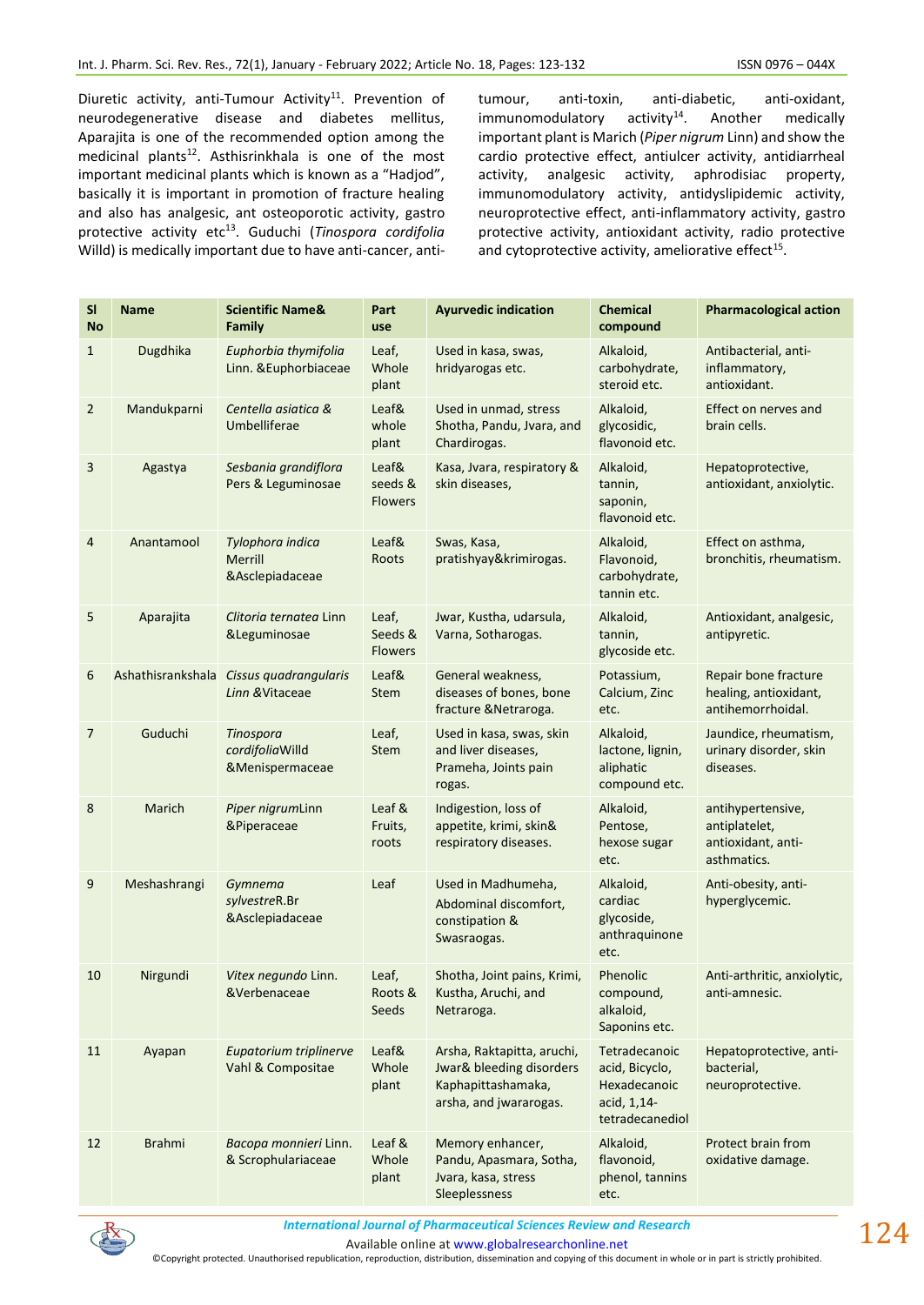Besides these clinical problems, obesity is also a major problem. Mesashrimgi (*Gymnemasylvestre*R.Br.) can help to maintain weight control which is related to antiobesity<sup>16</sup>. Besides this clinical role, anti-microbial and antihyperglycaemic activity is also present in this plant<sup>16</sup>. Pharmacologically important another plant is Nirgundi (*Vitex negundo* Linn.) which play vital role against pain, headache, inflammation, leukoderma, enlargement of the spleen, rheumatoid arthritis, gonorrhoea etc $^{17}$ . Ayapan (*Eupatorium triplinerve* Vahl.) is one type of ornamental perennial her. It's medically important due to have anticancer, anti-bacterial, anti-fungal, hepatoprotective and also neuroprotective activity<sup>18</sup>. Bramhi (*Bacopa monnieri*  Linn) is an Indian herb, act as a dietary antioxidant with various mode of action by which it can help to protect the brain from oxidative damage and age related cognitive decline<sup>19</sup>. Here we study these plants to check antioxidant property which can modulate various pharmacological activity and that are related to different phyto-compounds.

The aim of the present study to find out the maximum antioxidant activity in comparison of standard chemical compounds and correlation with the Total phenolic and total flavonoid compounds of the specific plant part leaf following the standard methods which can reduce various factors which are responsible for oxidative damage. These antioxidant medicinal plants may be prescribed to reduce the oxidative stress and act as free radical scavenger for Ayurvedic system of medicines. The detailed literature review of the above-mentioned plants is given below including plants local name, scientific name, which parts are generally used for research purpose, and also mentioned their Ayurvedic indication, chemical compound, and pharmacological action.

# **MATERIALS AND METHODS**

The pharmacognostic and antioxidant was performed at department of Dravyaguna, Institute of Post Graduate Ayurvedic Education & Research, kol 09.

**Collection of plants**: The plants materials (leaf) were collected by following the guideline of good agricultural and collection practices (GACP) for medicinal plants from herbal garden of this institute, Eco-Park, Now town, Kolkata.

**Processing of plant materials**: Plants materials were collected from the gathering field. Then it had been washed out through the running water to get rid of the soil particles and other foreign particles. Then wet plant leaves are allowed to dry in shade. After drying process, leaves were dig many pieces and grinded for powder making. This powder was preserved in air-tight polythene bag for qualitative analysis further.

**Chemicals and reagent:** Methanol, Fehlings A and Fehlings B, Benedict's solution, Dragendroff's, Mayer's reagent, HCl, sodium hydroxide, copper sulphate, Ninhydrin, ferric chloride, lead acetate, benzene, ammonia, Folin Ciocalteau, sodium carbonate, gallic acid, aluminium chloride, potassium acetated, quercetin, phosphate buffer, H2O2, ascorbic acid, DPPH, ethanol, ABTS, potassium persulfate, these all are used and purchase from DST-BT granted fund.

**Processing of plant extract:** hydro alcoholic (water 70: methanol 30) solution was used for extract preparation from the powder of plant leaves and stay at overnight. Then it was often filtered and filtrate was stored in Refrigerator for further studies. This extract was **g**etting to under anti-oxidant test and total phenol and total flavonoid test.

**Qualitative phytochemical analysis:** The extract was examined to check presence of phyto-compound by using standard methods<sup>20, 21, and 22</sup>.

### ➢ **Test for Carbohydrates**

**Fehling's test:** Equivalent measure of Fehlings A and Fehlings B was added to the 2ml of plant unrefined concentrate and delicately shake for great blending, at that point it is permitted to bubble. After couple of mints, a brick red accelerate was showed up at the lower part of the test tube which demonstrates that carbohydrate is available.

**Benedict's test:** Few drops of Benedict's solution was mixed to the 2 ml of plant extract and permit heating up, a reddish or brown colour precipitation was showed which indicate the presence of carbohydrate.

### ➢ **Test for Alkaloid**

**Dragendroff's test:** 1ml of Dragendroff's reagent and 1ml of dil HCl are blended in with 1ml of plant extract and permit to bubble and appear the orange red precipitation which indicate the presence of alkaloid.

**Mayer's test:** 3ml of Mayer's reagent and 1ml of dil HCl were blended with 1ml of plant extract, formation of cream colour precipitated. This is recommended the presence of alkaloid.

# ➢ **Test for protein**

**Biuret test:** 3ml of plant extract was mixed with 1ml of 4% sodium hydroxide solution and few drop of 1% copper sulphate solution was added. After reaction violet pink colour is seen that is indicated the presence of protein and amino acids.

**Ninhydrin test:** Two drops of freshly prepared 0.2% Ninhydrin reagent was added with plant extract and then allow to heat. Development of blue colour revealed the presence of proteins, peptides, or amino acids.

#### ➢ **Test for tannin**

**Ferric chloride test:** Few drops of 5% ferric chloride (FeCl3) is permitted to react with 2-3 ml of extract and boiled for few mints. Develop deep blue black colour reveal that tannin is present.

**Lead acetate test:** Few drops of 10% lead acetate is allowed to react with 2-3 ml of extract and boiled for few mints. Appear white or yellow precipitated indicate that tannin is present.



 $125$ 

Available online a[t www.globalresearchonline.net](http://www.globalresearchonline.net/) ©Copyright protected. Unauthorised republication, reproduction, distribution, dissemination and copying of this document in whole or in part is strictly prohibited.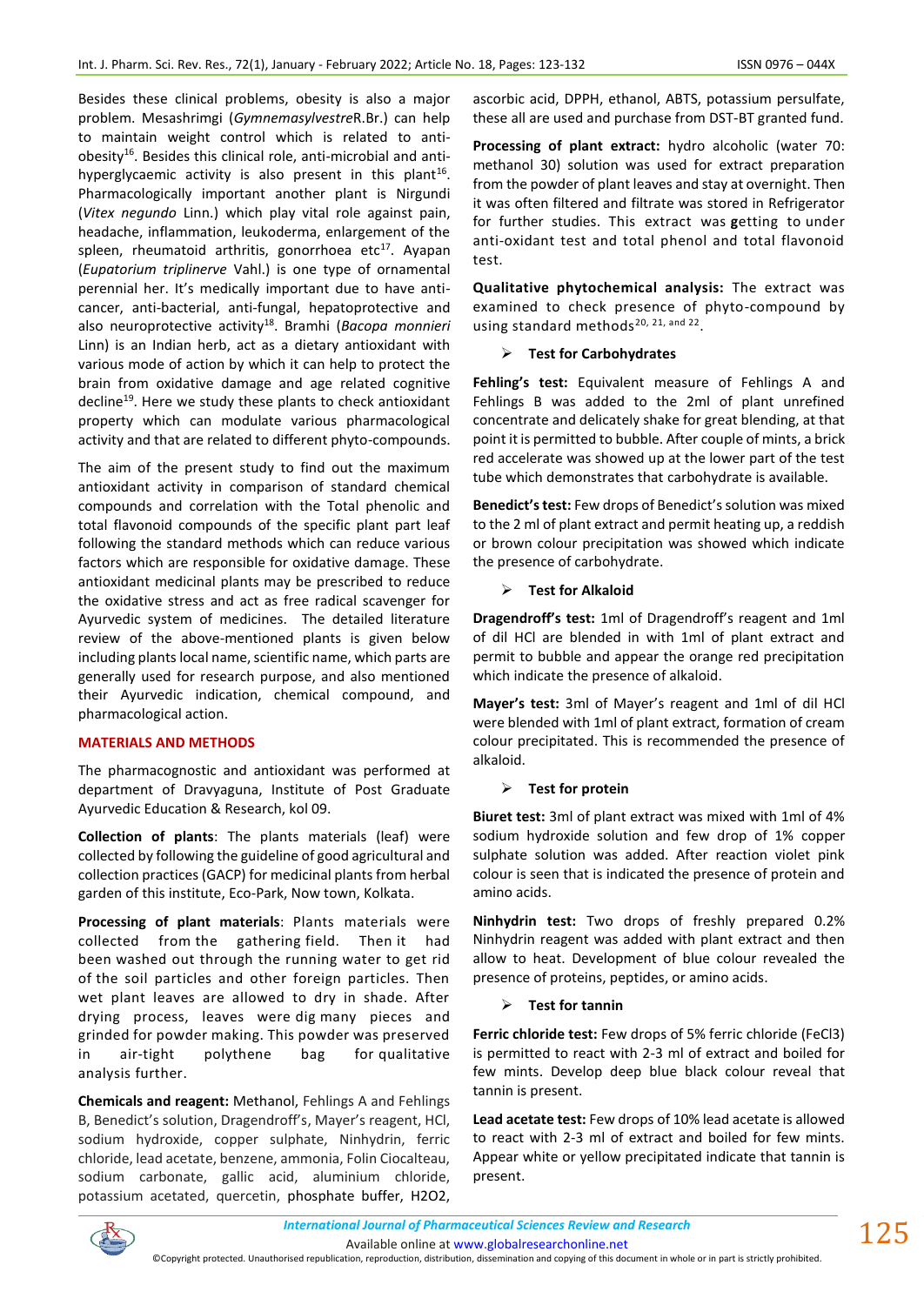➢ **Teat for glycoside:** Extract were resolved with dil hydrochloric acid and then it was going to test for glycosides. Extract was treated with ferric chloride solution immersed in boiling water for about 5 mints. The mixture was allowed to cool and benzene was added equal volumes of extract. The benzene layer was distinguished and treated with ammonia solution. Formation of rose pink in the ammonium layer indicates the presence of glycosides.

**Estimation of total phenols**: Total phenols were determined by Folin Ciocalteau method $^{23}$ . 0.5 ml of sample were blended with 2.5 ml 10 fold diluted Folin Ciocalteau then give in 2 ml of 7.5% sodium carbonate ( $Na<sub>2</sub>CO<sub>3</sub>$ ). Then this mixture was allowed to dark incubate up to 30 min at room temperature. After incubation, take absorbance at 765 nm against blank. The phenolic content was calculated from standard graph of Gallic acid [Fig1A]. The outcome data were expressed as mg/g of Gallic acid equivalents in milligrams per gram (mg GAE/g) of extract.

**Estimation of total flavonoids**: Total flavonoids were evaluated by the aluminium chloride colorimetric technique<sup>23</sup>. 0.5 ml extract was amalgamated with 1.5 ml methanol, 0.1 ml 1% aluminium chloride (AlCl3), 0.1 ml of 1M potassium acetated and the finally added 2.8 ml distilled water. This mixture was permitted to incubate for 30 min at room temperature. After incubation, absorbance was noted at 415 nm. The flavonoids content was determined by the standard curve of quercetin [Fig 1B]. The outcome data were communicated as mg/g of quercetin equivalents in milligrams per gram (mg QE/g) of extract.

# **Antioxidant activity of plant extracts**:

Antioxidant activity of hydro alcoholic extract was evaluated by the free radical scavenging methods like as the H2O2 scavenging method, DPPH scavenging method, and ABTS radical cation decolourization assay.

• **H2O<sup>2</sup> scavenging method**: Antioxidant activity of individual extract was evaluated by using H<sub>2</sub>O<sub>2</sub>method<sup>23</sup>. 0.1ml of sample added with 3.4 ml of 0.1 M phosphate buffer and 0.6 ml of 40 mM  $H_2O_2$ . This mixture was incubated 10 mints at room temperature. After incubation, absorbance was note down at λmax 230 nm against blank solution. Ascorbic acid was used as standard [Fig 1C]. The percentage scavenging of H2O2 was calculated using the equation.

% scavenging of H2O2 = 
$$
\frac{A_0 - A_1}{A0} \times 100
$$

• **DPPH scavenging method**: DPPH scavenging activity assay of plant extract was estimated following by the standard protocol<sup>23</sup>. 0.1 mM DPPH solution in ethanol was made ready. 3 ml of DPPH stock solution was added with 1 ml of extract at different concentration and equal volume of ethanol. It was incubated for 30 mints and after incubation absorbance was noted at 517 nm. Antioxidant activity of sample is measured by the standard curve of ascorbic acid [Fig 1D]. The DPPH

scavenging capacity was represented by the following equation

$$
\% inhibition = \frac{blank - sample}{blank} \times 100
$$

• **ABTS radical cation decolourization assay**: antioxidant activity was determinate by ABTS protocol<sup>24</sup>. For ABTS assay, working solution was made up by mixing equal amount of 7.4 mM ABTS and 2.45 mM potassium persulfate and this solution was stored in dark 12-16 hrs incubation to react and produce active ABTS radical cation which is react with plant solution to determine antioxidant activity. ABTS solution was diluted by the ethanol. Then, 50μl of sample was blended with 1.9 ml of ABTS solution and allow to dark incubate for 6 mints. After incubation, absorbance was taken at 734 nm. Sample result was compared with trolox standard (Y= 0.0379x-0.0015, R2 = 0.9872,). Result was expressed by mmol Trolox equivalents/g dry extract (mmol TE/g DE).

# **RESULTS AND DSCUSSION**

The collected plants sample were identified and standardized by using the pharmacognostical method and prepared hydro-alcoholic extract of each plant sample for qualitative like as phytochemical and quantitative analysis like as Total phenolic compound (TPC), Total flavonoid compound (TFC) and antioxidant activity (H2O2, DPPH, ABTS method).

**Qualitative phytochemical screening:** The phytochemical analyses of twelve medicinal plants are given in concise form in the table 1. This result can help to conclude that which active compounds are present in the twelve plants. From the table 1, carbohydrate, alkaloid and tannin are present in all twelve plants. Protein and amino acids are present in five plants among the twelve plants, which are *Sesbania grandiflora* Pers(Agastya), *Clitoria ternatea* Linn (aparajita), *Piper nigrum*Linn (marich), *Gymnema sylvestre*  R.Br (meshashringi), *Bacopa monnieri*  Linn(bramhi).Glycoside is found in all twelve plants except *Centella asiatica*(mandukparni) and *Vitex negundo* Linn. (Nirgundi).

**Determination of TPC:** The concentration of TPC is variable among the twelve plants. *Vitex negundo* Linn. (Nirgundi) show the highest TPC value among the twelve plants. Unit of TPC is represented by (μg gallic acid equivalent/mg of extract). 282.67 μggallic acid equivalent/mg of extract are the TPC of *Vitex negundo* Linn (Nirgundi). Besides *Vitex negundo* Linn (nirgundi) plant, *Euphorbia thymifolia* Linn (dugdhika) show 242.222 μg gallic acid equivalent/mg of extract, *Centella asiatica* (mandukparni) show 180.285 μg gallic acid equivalent/mg of extract, *Tylophora indica*  Merrill (anantamool) show 149.94 μggallic acid equivalent/mg of extract, *Gymnemasylvestre*R.Br (meshashringi) show 165.284 μg gallic acid equivalent/mg of extract, *Eupatorium triplinerve* Vahl (ayapan) [174.3762 μggallic acid equivalent/mg of extract] are also showed maximum TPC value may influence antioxidant activity and other physiological functions.



<sup>©</sup>Copyright protected. Unauthorised republication, reproduction, distribution, dissemination and copying of this document in whole or in part is strictly prohibited.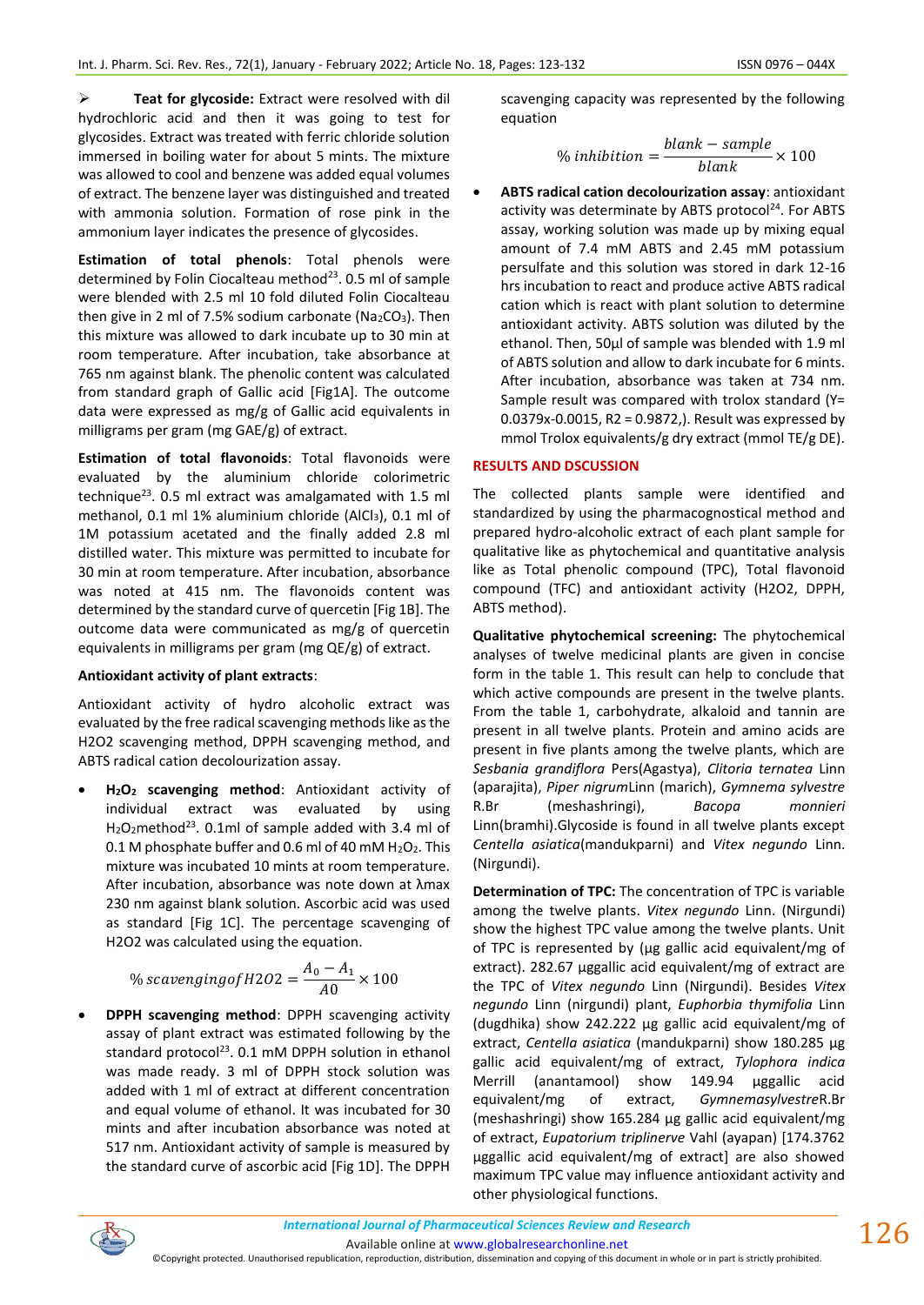**Determination of TFC:** *Vitex negundo* Linn. (Nirgundi) show the highest TFC value among the twelve plants. Unit of TFC is represented by (μg quercetin equivalent/mg of extract). 205.42μg quercetin equivalent/mg of extract is the TFC of *Vitex negundo* Linn. (Nirgundi). Besides *Vitex negundo* Linn. (Nirgundi), other few plant among the twelve plants are also showed tends to maximum value that can modulate antioxidant properties. TFC value pf Bramhi (76.43 μg quercetin equivalent/mg of extract), Mesasringi (70.78 μg

quercetin equivalent/mg of extract), Guduchi (59.20 μg quercetin equivalent/mg of extract), Aparajita (45.61 μg quercetin equivalent/mg of extract), Mandukparni (48.79 μg quercetin equivalent/mg of extract) are towards the high range.

**Table 2** represent the summary of TPC and TFC of twelve medicinal plants. **Fig 2** is represent the comparison of TPC and TFC of plants through the graphical diagram.

| <b>Plant Name</b> | Carbohydrate    |                          | <b>Alkaloid</b>          |                          | <b>Protein and amino acid</b> |                          | <b>Tannin</b>            |                          | Glycoside                |
|-------------------|-----------------|--------------------------|--------------------------|--------------------------|-------------------------------|--------------------------|--------------------------|--------------------------|--------------------------|
|                   | <b>Felhings</b> | <b>Benedict</b>          | D.D                      | Mayer's                  | <b>Biuret</b>                 | Ninhydrin                | FeC <sub>3</sub>         | <b>Lead acetate</b>      |                          |
| Dugdhika          | $+$             | $+$                      | $+$                      | $+$                      | $\overline{a}$                | $\overline{\phantom{a}}$ | $+$                      | $+$                      | $+$                      |
| Mandukparni       | $+$             | $+$                      | $+$                      | $+$                      | $\overline{a}$                | $\overline{\phantom{a}}$ | $+$                      | $+$                      | $\overline{\phantom{a}}$ |
| Agastya           | $+$             | $+$                      | $+$                      | $+$                      | $\overline{\phantom{a}}$      | $+$                      | $\overline{\phantom{a}}$ | $+$                      | $+$                      |
| Anantamool        | $+$             | $+$                      | $+$                      | $+$                      | $\overline{\phantom{a}}$      | $\overline{\phantom{a}}$ | $+$                      | $+$                      | $+$                      |
| Aparajita         | $+$             | $\overline{\phantom{a}}$ | $+$                      | $+$                      | $\blacksquare$                | $+$                      | $+$                      | $+$                      | $+$                      |
| Asthisrinkhala    | $+$             | $+$                      | $+$                      | $\ddot{}$                | $\overline{\phantom{a}}$      | $\overline{\phantom{a}}$ | $\overline{\phantom{a}}$ | $+$                      | $+$                      |
| Guduchi           | $+$             | $+$                      | $+$                      | $+$                      | $\overline{\phantom{a}}$      | $\overline{\phantom{a}}$ | $+$                      | $+$                      | $+$                      |
| Marich            | $+$             | $+$                      | $+$                      | $\ddot{}$                | $\blacksquare$                | $+$                      | $+$                      | $\overline{\phantom{a}}$ | $+$                      |
| Mesasringi        | $+$             | $+$                      | $+$                      | $+$                      | $+$                           | $+$                      | $+$                      | $+$                      | $+$                      |
| Nirgundi          | $+$             | $+$                      | $\overline{\phantom{a}}$ | $\overline{\phantom{a}}$ | $\overline{\phantom{a}}$      | $\overline{\phantom{a}}$ | $+$                      | $+$                      | $\overline{\phantom{0}}$ |
| Ayapan            | $+$             | $+$                      | $\overline{\phantom{a}}$ | $\overline{\phantom{a}}$ | $\overline{\phantom{a}}$      | $\overline{\phantom{a}}$ | $+$                      | $+$                      | $+$                      |
| <b>Bramhi</b>     | $+$             | $\overline{\phantom{m}}$ | $+$                      | $\overline{\phantom{a}}$ | $\overline{\phantom{0}}$      | $\ddot{}$                | $+$                      | $\ddot{}$                | $+$                      |

### **Table 1:** Phytochemicals analysis of twelve mention medicinal plants



**Figure 1:** 1A. Standard curve of Gallic acid for TPC, 1B. Standard curve of Quercetin for TFC, 1C. Standard curve of ascorbic acid of H2O2 scavenging method, 1D. Standard curve of ascorbic acid of DPPH scavenging method.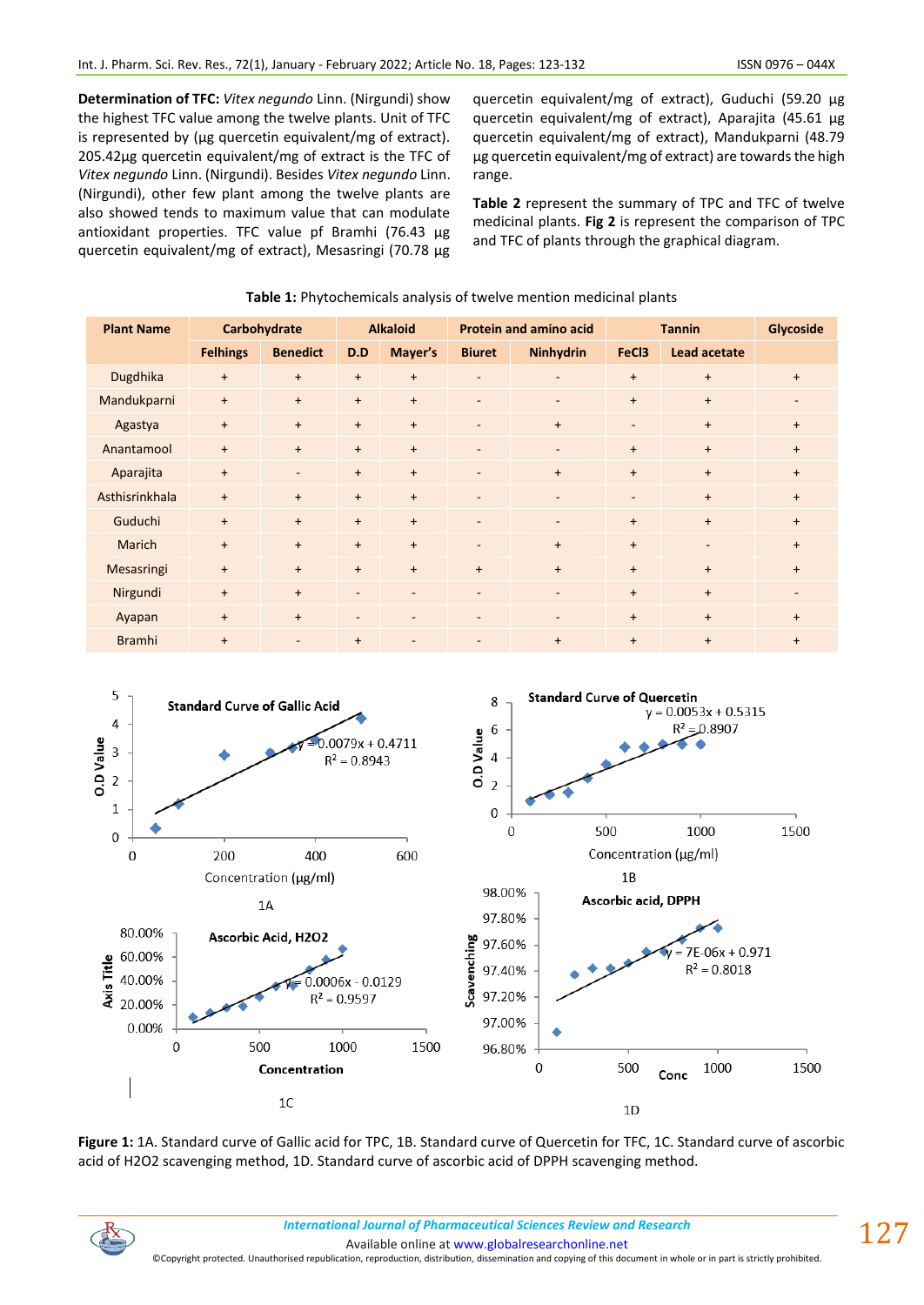| Table 2: Total Phenolic Compound (TPC) and Total flavonoid Compound (TFC) of twelve medicinal plants and Comparative |
|----------------------------------------------------------------------------------------------------------------------|
| study of anti-oxidant of twelve plants on the basis of IC <sub>50</sub> value by three scavenging method.            |

| <b>Plants Name</b> | TPC (µg gallic acid       | TFC (µg quercetin         |                                      | $IC50$ (mg/ml)     | $IC50$ (mmol TE/g DE) |
|--------------------|---------------------------|---------------------------|--------------------------------------|--------------------|-----------------------|
|                    | equivalent/mg of extract) | equivalent/mg of extract) | H <sub>2</sub> O <sub>2</sub> Method | <b>DPPH Method</b> | <b>ABTS Method</b>    |
| Dugdhika           | 242.222                   | 28.98                     | 50.49                                | 50.93              | 50.41                 |
| Mandukparni        | 180.2857                  | 48.79                     | 50.06                                | 50.22              | 53.64                 |
| Agastya            | 32.6616                   | 11.80                     | 51.42                                | 51.31              | 78.34                 |
| Anantamool         | 149.94                    | 17.91                     | 51.32                                | 60.47              | 56.59                 |
| Aparajita          | 113.8037                  | 45.61                     | 50.11                                | 78.13              | 51.15                 |
| Asthisrinkhala     | 0.4089                    | 16.00                     | 52.38                                | 54.27              | 52.33                 |
| Guduchi            | 92.3249                   | 59.20                     | 54.22                                | 61.89              | 51.51                 |
| <b>Marich</b>      | 90.05204                  | 16.90                     | 50.90                                | 57.50              | 55.75                 |
| Mesasringi         | 165.2847                  | 70.78                     | 50.23                                | 62.92              | 50.91                 |
| Nirgundi           | 282.6794                  | 205.42                    | 52.96                                | 50.55              | 53.75                 |
| Ayapan             | 174.3762                  | 22.10                     | 52.08                                | 58.64              | 56.64                 |
| <b>Bramhi</b>      | 240.844                   | 76.43                     | 52.75                                | 56.42              | 49.98                 |



**Figure 2:** Graphical representation of TPC & TFC of selected twelve medicinal plants.



**Figure 3:** Estimation of antioxidant potentiality of twelve plant by H2O2 method (Y axis = Scavenging inhibition percentage, X axis = Concentration of Plant extract)[A- Dugdhika, B-Mandukparni, C-Agastya, D-Anantamool, E-Aparajita, F-Asthisrinkhala, G-Guduchi, H-Marich, I-Meshasringi, J-Nirgundi, K-Ayapan, L-Bramhi]

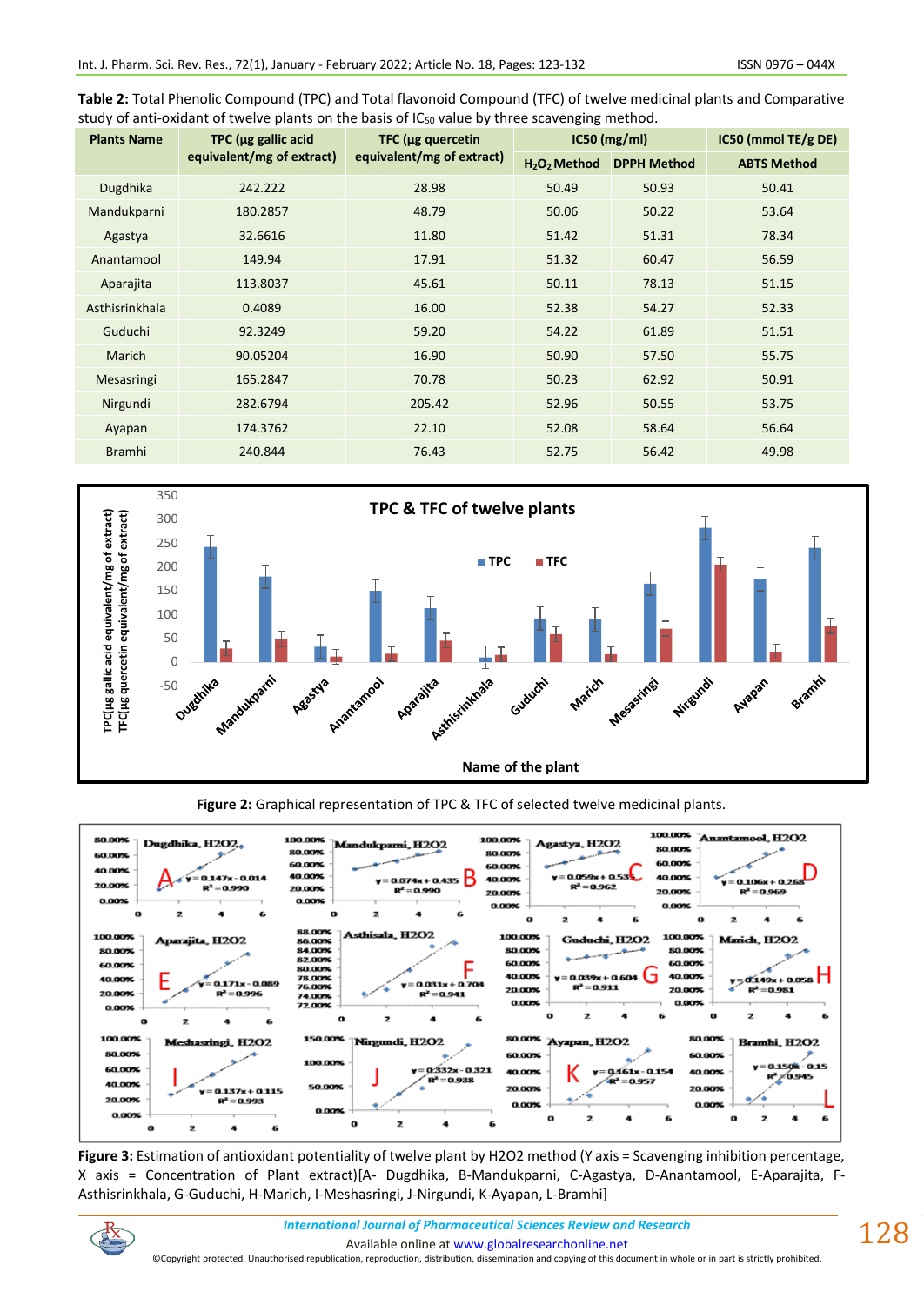

**Figure 4:** Estimation of antioxidant potentiality of twelve plant by DPPH method (Y axis = Scavenging inhibition percentage, X axis = Concentration of Plant extract)[A- Dugdhika, B-Mandukparni, C-Agastya, D-Anantamool, E-Aparajita, F-Asthisrinkhala, G-Guduchi, H-Marich, I-Meshasringi, J-Nirgundi, K-Ayapan, L-Bramhi]



**Figure 5:** Estimation of antioxidant potentiality of twelve plant by ABTS method (Y axis = Scavenging inhibition percentage, X axis = Concentration of Plant extract) [A- Dugdhika, B-Mandukparni, C-Agastya, D-Anantamool, E-Aparajita, F-Asthisrinkhala, G-Guduchi, H-Marich, I-Meshasringi, J-Nirgundi, K-Ayapan, L-Bramhi].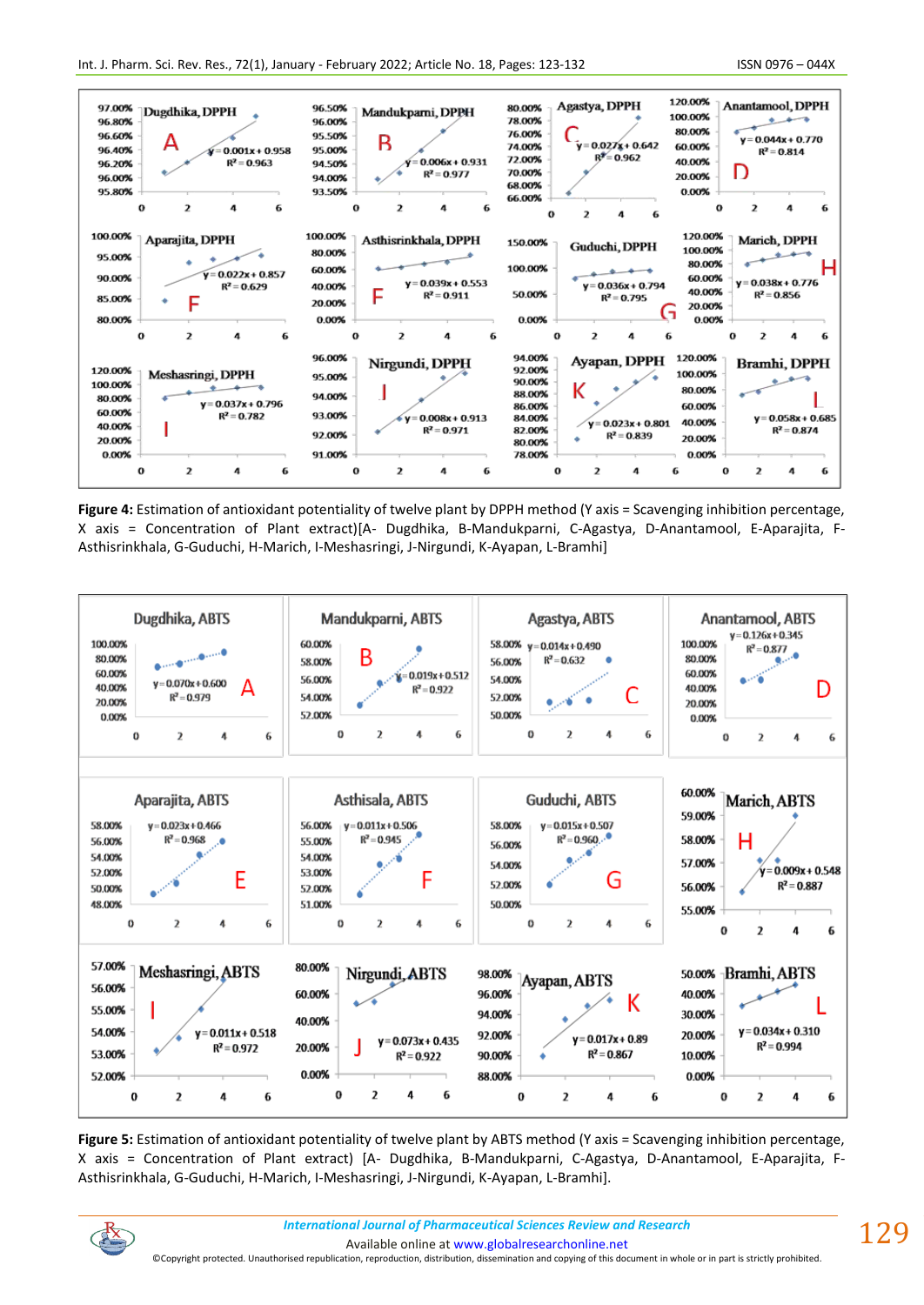

**Figure 6:** Antioxidant study of twelve plants by three methods (H2O2, DPPH, ABTS)

**Antioxidant properties:** Antioxidant properties of twelve medicinal plants are evaluated by three scavenging method, H2O2 scavenging method, DPPH method, ABTS methods **(Fig 3, 4, 5)**. Antioxidant activity help to protect cell from various oxidative damage. IC50 value can determined the antioxidant measurement. Low IC50 value can interpret the high antioxidant activity.

*Centella asiatica* (mandukparni) show highest antioxidant properties with low IC50 value (50.06 mg/ml) through the H2O2 method. Besides *Centella asiatica* (mandukparni)**,**  Aparajita (50.11 mg/ml), Dugdhika (50.49 mg/ml), Marich (50.90 mg/ml) show high antioxidant property which IC50 value falls towards the low range. [Fig 6].

*Centella asiatica* (mandukparni) show highest antioxidant properties with low IC50 value (50.22 mg/ml) in DPPH methods and as well as other plants also show high antioxidant activity with low range IC50 value. These plants are Nirgundi (50.55 mg/ml), Dugdhika (50.93 mg/ml), and Agastya (51.31 mg/ml). Besides these plants, other plants also have antioxidant activity according to their IC50 value [Fig 6].

*Bacopa monnieri* Linn (Bramhi) show highest antioxidant properties with low IC50 value (49.98 mg/ml) in ABTS method [Fig 6]. IC50 value of Dugdhika (50.41 mg/ml), Mesashringi (50.91 mg/ml), Aparajita (51.15 mg/ml), and Gudhuchi (51.51 mg/ml) falls toward the low range and show high antioxidant activity. Besides these plants, other mentioned plants are also showed antioxidant activity according to the IC50 value.

**Table 2 also** represent the comparative study of antioxidant of twelve plants on the basis of IC50 value by three scavenging method.

# **CONCLUSION**

Antioxidant properties play an important role in plant physiology. In medicinal plant, different type of bioactive compound can influence the anti-oxidant activity<sup>25</sup>. These bioactive compounds play a vital role in blocking of free radical generation<sup>25</sup>. Mainly phenolic compound are involved in antioxidant property. Not only phenolic compound, other phytocompounds are also influence antioxidant activity. Like as glycoside have a therapeutic value in treatment of inherited deficiencies in man<sup>26</sup>. This study reveals that polyphenolic compound can influence antioxidant but other phytocompounds is also important in antioxidant activity. Antioxidant activity is measured by IC50 values. IC50 value is negatively co-related with antioxidant activity. Basically IC50 value defined that how much concentration of antioxidant is needed to decrease the initial concentration of DPPH, and active ABTS+ radicals by 50%<sup>27</sup>. So lower range of IC50 value is indicated high antioxidant properties. *Centella asiatica* (mandukparni) show lowest IC50 value through H2O2 and DPPH method. This plant may be having high antioxidant activity. *Bacopa monnieri* Linn (Bramhi) show lowest IC50 value through ABTS method and may be having more antioxidant property compare to other plants. *Centella asiatica* (mandukparni), *Bacopa monnieri* Linn (Bramhi), is not show highest TPC and TFC value but range of TPC, TFC value of these plant falls in the vicinity of highest value. Only *Vitex negundo* Linn (nirgundi) show highest TPC, TFC value. Only the TPC, TFC are correlated with antioxidant activity that statement is not validated<sup>28</sup>. Solely phenolic and flavonoids are not only responsible compound to modulate the antioxidant activity. Other various phyto-compounds which are present in plants, play a role to show antioxidant activity either synergistically or individually<sup>28</sup>. For this reason Nirgundi show highest TPC, TFC value but not show highest antioxidant property among the selected mentioned twelve



Available online a[t www.globalresearchonline.net](http://www.globalresearchonline.net/)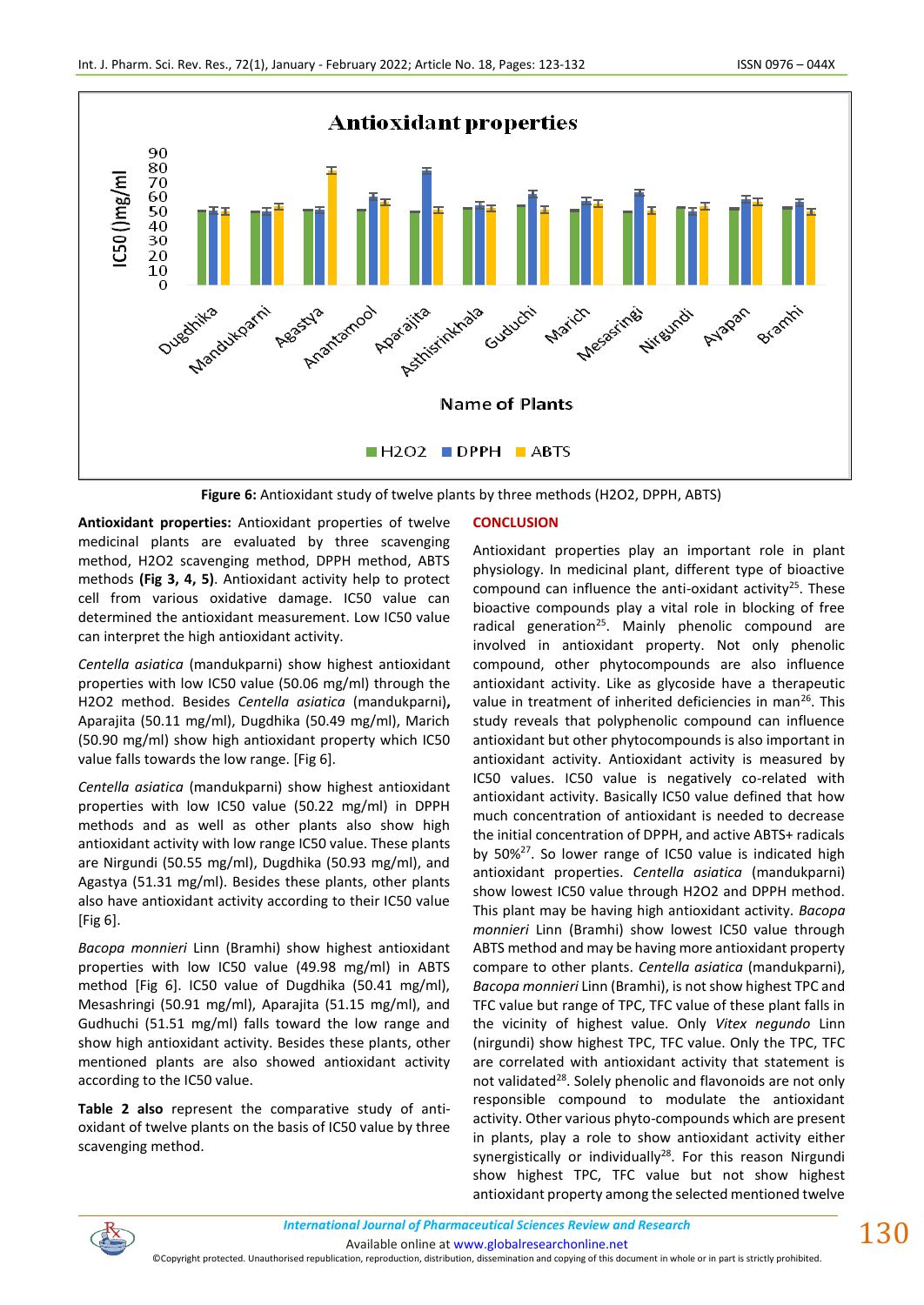plants but antioxidant activity of Nirgundi is towards the high range. On the other hand, through the H2O2 and DPPH method Mandukparni show the highest antioxidant activity who's TPC, TFC value is not highest but towards the high range. Same as Bramhi whose TFC value is not highest nut tends to high range, show highest antioxidant activity according to the ABTS method. This result may be conclude that TPC, TFC may be modulate the antioxidant activity but these are not only thing to responsible the antioxidant property. Antioxidant play a vital role in human health like obesity, aging. Antioxidant generally two type, enzymatic and other is non-enzymatic. Non-enzymatic antioxidant is also categorized into two group that are hydrophilic and hydrophobic<sup>29</sup>. Hydrophobic can help to protect cell membrane from lipid peroxidation and hydrophilic can dissolve blood and cytoplasm which are capable to react with the free radicals $29$ . This study show that these medicinal plants have antioxidant potentiality by which this plant derive component can maintain good health condition. Antioxidant activity may be influenced by polyphenolic compounds.

**ACKNOWLEDGEMENT:** The authors are thankful to Department of Dravyaguna, I.P.G.A.E&R.

**FUNDING:** This work was supported by the Department of Science &Technology and Biotechnology, Memo No: 810(Sanc.)/ST/P/S&T/2G-20/2018, dated 17.06.2019 stating the Commission's approval and sanction of an on account grant for the Major Research Project titled "Sequence based DNA bar-coding of fresh leaves of medicinal plants for Authentication" in favour of this Institute.

#### **REFERENCES**

- 1. Škrovánková S, Mišurcová L, Machů, L, Antioxidant activity and protecting health effects of common medicinal plants, Adv. in food and nutri. Res., 2012; 67:75-139.
- 2. Auddy B, Ferreira M, Blasina F, Lafon L, Arredondo F, Dajas F. et al., Screening of antioxidant activity of three Indian medicinal plants, traditionally used for the management of neurodegenerative diseases, J. of ethnopharm, 2003; 84(2- 3):131-138.
- 3. Choi C W, Kim S C, Hwang S S, Choi B K, Ahn H J, Lee M Y. et al., Antioxidant activity and free radical scavenging capacity between Korean medicinal plants and flavonoids by assayguided comparison, Plant sci, 2002; 163(6):1161-1168.
- 4. Jaberian H, Piri K, Nazari J, Phytochemical composition and in vitro antimicrobial and antioxidant activities of some medicinal plants, Food chem, 2013; 136(1):237-244.
- 5. Biapa P C, Agbor G A, Oben J E, Ngogang J Y, Phytochemical studies and antioxidant properties of four medicinal plants used in Cameroon, Afr J Tradit Complement Altern Med, 2007; 4(4):495-500.
- 6. Agbor G A, Kuate D, Oben J E, Medicinal plants can be good source of antioxidants: case study in Cameroon, Pak. J. Biol. Sci, 2007; 10(4):537-544.
- 7. Cai Y, Luo Q, Sun M, Corke H, Antioxidant activity and phenolic compounds of 112 traditional Chinese medicinal

plants associated with anticancer, Life Sci, 2004; 74(17):2157-2184.

- 8. Veeru P, Kishor M P, Meenakshi M, Screening of medicinal plant extracts for antioxidant activity, J. Med. Plant Res, 2009; 3(8):608-612.
- 9. Shrivastava R, Mishra J, Extraction, phytochemical screening, isolation and identification of bioactive compounds from extract of the plant Euphorbia Thymifolia Linn., J. drug Deliv. Ther, 2019; 9(3):107-113.
- 10. Mohiuddin A K, Medicinal and Therapeutic values of Sesbania grandiflora. J Pharm Sci Exp Pharmacol. 2019; 81- 86.
- 11. Priya RV, Vijaya Kumar S, Manigandan LS, Tylophora indica– A mini review, Intern. J. Front. Sci. Tech, 2015; 2:58-66.
- 12. Chakraborthy GS, Kumar V, Gupta S, Kumar A, Gautam N, Kumari L, Phytochemical and pharmacological aspects of ClitoriaTernatea-a review, J. Appl Pharm. Sci. Res, 2018; 3-9.
- 13. Mishra G, Srivastava S, Nagori BP, Pharmacological and therapeutic activity of Cissus quadrangularis: an overview, Int. J. pharmtech Res, 2010; 2(2):1298-1310.
- 14. Tiwari P, Nayak P, Prusty SK, Sahu PK, Phytochemistry and pharmacology of Tinospora cordifolia: A review, Syst. Rev. Pharm, 2018; 9(1):70-78.
- 15. Khushbu C, Roshni S, Anar P, Carol M, Mayuree P, Phytochemical and therapeutic potential of Piper longum Linn a review, Int. J Res Ayurveda pharm, 2011; 2(1):157-61.
- 16. Gurav S, Gulkari V, Duragkar N, Patil A, Systemic review: Pharmacognosy, phytochemistry, pharmacology and clinical applications of Gymnemasylvestre R Br., Pharmacogn Rev, 2002; 1(2).
- 17. Tripathi YB, Tiwari OP, Nagwani S, Mishra B. Pharmacokinetic-interaction of Vitex negundo Linn. & paracetamol, Indian J Med Res, 2009; 130(4):479.
- 18. Krishnan M, Jayaraj RL, Megala J, Elangovan N. Antioxidant mediated antiulcer effect of Eupatorium triplinerve Vahl against acetic acid induced ulcerative colitis in mice, Biom. Aging Pathol, 2014; 4(2):153-160.
- 19. Simpson T, Pase M, Stough C, Bacopa monnieri as an antioxidant therapy to reduce oxidative stress in the aging brain, Evid Based complementary Altern med, 2015; 2015.
- 20. Yadav RNS, Agarwala M, Phytochemical analysis of some medicinal plants, J. Phytol, 2011; 3(12).
- 21. Nandagoapalan V, Doss A, Marimuthu C, Phytochemical analysis of some traditional medicinal plants, Biosci. Discov, 2016; 7(1):17-20.
- 22. Aryal S, Baniya MK, Danekhu K, Kunwar P, Gurung R, Koirala N, Total phenolic content, flavonoid content and antioxidant potential of wild vegetables from Western Nepal, Plants, 2019; 8(4):96-103.
- 23. Mohan B, Kakkar A, Evaluation of phenolic, flavonoid contents and antioxidant activity in leaves, stem and roots of Solanum indicum Linn. Environ. Conserv. J, 2020; 21(1&2):167-172.
- 24. Stanković N, Mihajilov-Krstev T, Zlatković B, Stankov-Jovanović V, Mitić V, Jović J. et al., Antibacterial and

Available online a[t www.globalresearchonline.net](http://www.globalresearchonline.net/)